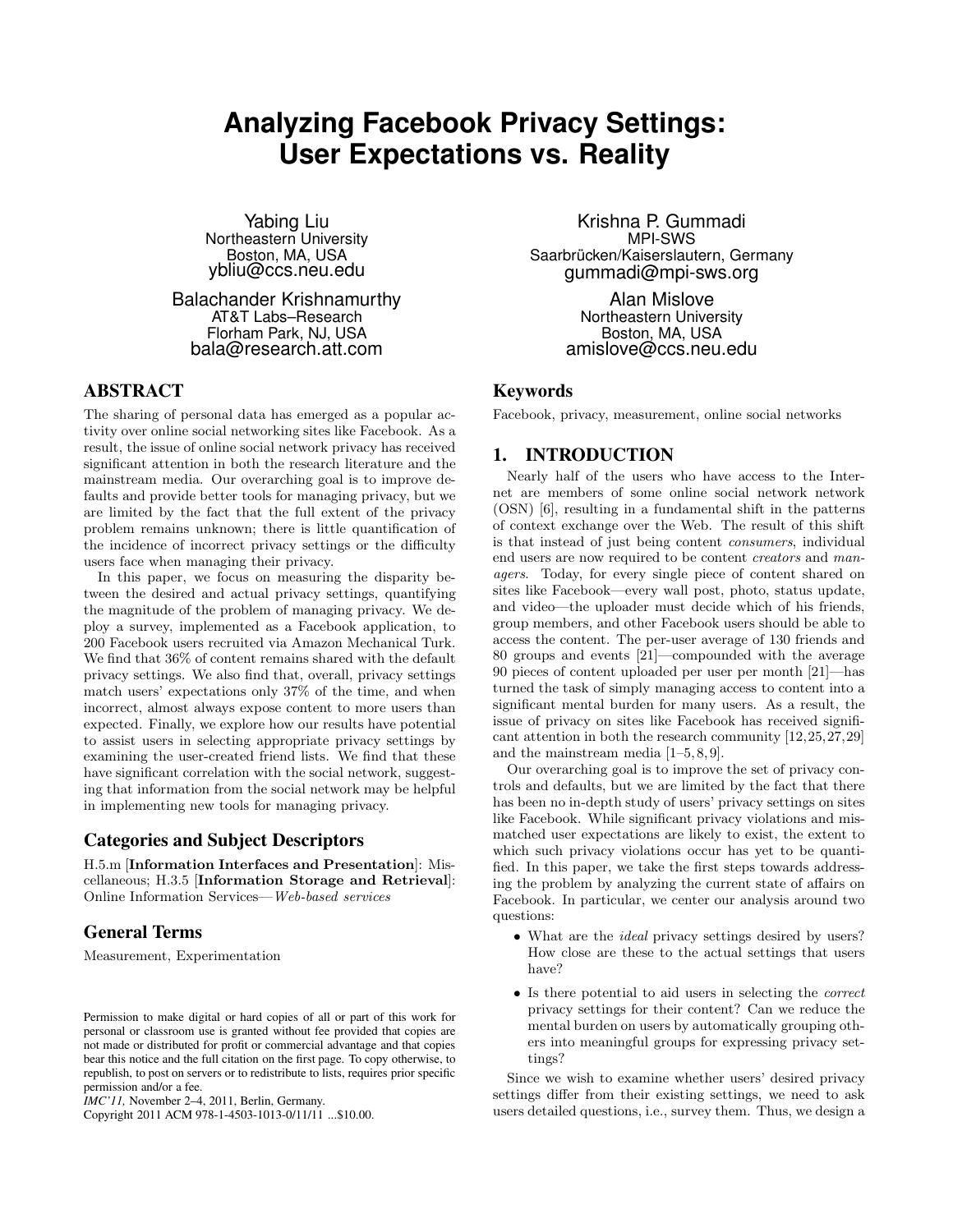survey (implemented as a Facebook application) that examines users' current privacy settings and queries users about their desired settings.<sup>1</sup> In order to scale to a significant number of Facebook users, we recruited users to participate in the study using Amazon Mechanical Turk (AMT). We automatically crawled the existing privacy settings of each piece of uploaded content for 200 users, resulting in 116,553 observations of existing privacy settings. Additionally, each of the users answered survey questions about their desired privacy settings for up to 10 of their photos, resulting in a total of 1,675 measurements of desired settings.

In brief, we find that the current Facebook privacy settings match users' expectations only 37% of the time, indicating that current settings are incorrect the majority of the time. More worrisome, when the settings are incorrect, they almost always tend to be more open than the users' desired settings, exposing the content to more users than expected. Additionally, we find that even when users have changed their default privacy settings, the modified settings only match expectations 39% of the time, indicating that even the users who are more privacy-aware have difficulty managing and maintaining their privacy settings correctly. Finally, we demonstrate how our results suggest a potential way forward by showing that many user-defined friend lists (similar to the Circles feature on Google+ [10]) have significant correlation with the structure of the social network. This suggests that the membership and maintenance of friend lists may be aided through the use of community detection algorithms [16, 19, 35, 36, 38].

The remainder of this paper is organized as follows: Section 2 provides a brief overview of related work on measuring privacy in OSNs. Section 3 describes our data collection methodology and data set statistics. Section 4 analyzes our survey data, focusing the relationship between the actual and desired privacy settings. Section 5 focuses on potential ways to aid user privacy management and Section 6 provides a concluding discussion.

## **2. BACKGROUND**

In this section, we briefly provide background on Facebook's privacy model before discussing studies of OSNs privacy and studies that recruit users from AMT.

#### **2.1 Facebook's privacy model**

At the time we deployed the survey, Facebook allowed users to manage the privacy settings of uploaded content (photos, videos, statuses, links and notes) using five different granularities: Only Me, Specific People, Friends Only, Friends of Friends, and Everyone.<sup>2</sup> Specific People allows users to explicitly choose friends (or pre-created friend lists, discussed below) to share content with. The default or "recommended" privacy setting for all content is Everyone, meaning users share their content with all 750 million Facebook users [7] if they decline to modify their privacy settings.

Facebook allows users to re-use Specific People privacy settings via friend lists. Users create a friend list, add a subset of their friends to it, name it, and can then select the

list as a basis for privacy control. Friend lists are private to the user who creates them, unless the user explicitly chooses to display them as part of his profile.

The granularity of privacy settings varies according to content type. Photos are grouped into albums, and privacy settings are specified on an album granularity (i.e., all photos in an album must have the same privacy setting). For the remaining content types, users can specify different privacy settings for each piece of content.

## **2.2 User privacy**

Privacy is an emerging challenge in OSNs, and a number of researchers have examined different aspects of the privacy problem.

Researchers have examined the privacy model of existing OSNs, demonstrating that sites often leak numerous types of privacy information [12, 26, 29]. A number of papers report that users have trouble with existing extensive privacy controls, and are not utilizing them to customize their accessibility [28, 30, 40]. Other work surveys users' awareness, attitudes, and privacy concerns towards profile visibility and show that only a minority of users change the default privacy preferences on Facebook [11, 22]. However, they do not study to what extent the actual selected settings match users' preferences. There is also significant work that explores new approaches that can enhance the content sharing privacy on OSNs [14, 15, 18, 20, 39].

There are several closely related papers which have measured the privacy considerations of different kinds of information, such as News Feed [23], tagged photos [13], basic profile information [32]. All of these papers demonstrate the importance of the ease of information access in alleviating users' privacy concerns. Madejski et al. [32] show that privacy settings for uploaded content are often incorrect, failing to match users' expectations. There are two primary distinctions between their work and ours. First, they rely on text analysis to select content that is potentially privacysensitive; doing so locates additional privacy violations but prevents an overall estimate of the fraction of content that has incorrect settings. Second, we directly compare the user survey results to the in-use settings, instead of relying on inferring the existing privacy setting though fake accounts.

# **2.3 Using Amazon Mechanical Turk**

Most prior work uses small-scale surveys of locally recruited users to study user attitudes towards privacy. This approach affords more control over the surveyed population, but also limits the scalability of the survey. In our work, we take a different approach, recruiting users from Amazon Mechanical Turk (AMT), which offers the potential of greater scalability and a lower cost of running experiments [33]. We now give a brief overview of other studies that have recruited users from AMT.

There have been multiple studies showing that the behavior of participants on AMT is comparable to the behavior of laboratory subjects in more traditional economic and psychological experiments [24, 37]. Considering that compensation may affect the quality of survey results, Mason and Watts [34] show that in online peer production systems like AMT, increased financial incentives increase the quantity, but not the quality of work performed by participants. These studies provide evidence that AMT offers a

<sup>1</sup>This study was conducted under Northeastern University Institutional Review Board protocol #10-10-04.

 $\mathrm{^{2}F}$  acebook has since simplified their privacy setting options, presenting only Friends and Everyone by default. The other options are still available via Custom settings.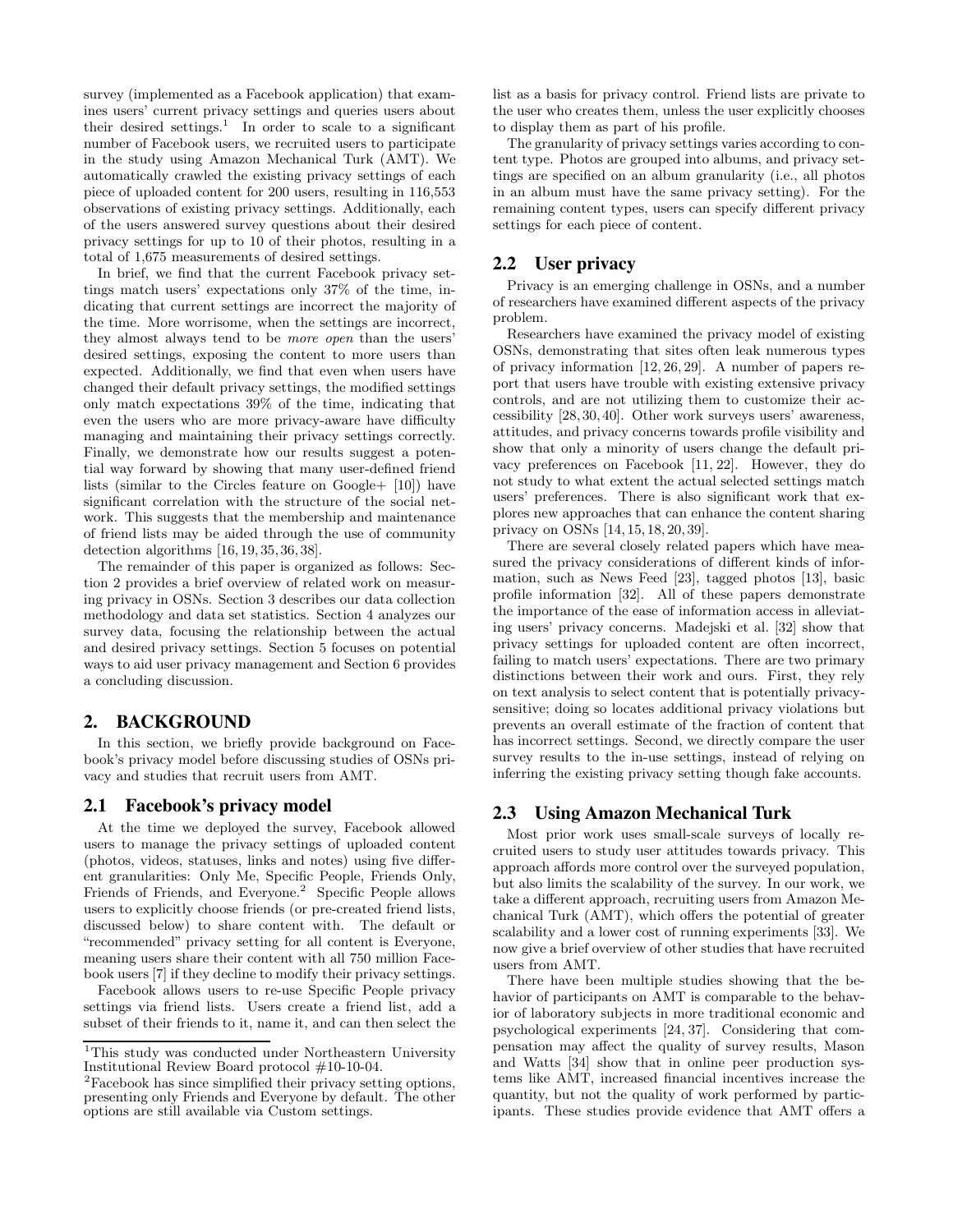#### **INSTRUCTIONS**

For the *photo* below, ideally, who would you like to be able to view and comment on the *photo*?



## **USERS**

Question: Please select the Facebook users who, ideally, you would like to be able to view and comment on this piece of photo. For example, if you wish for only your friends Alice and Bob to have access, select Some of my friends and then select Alice and Bob individually.

- $\bigcirc$  Only me
- Some of my friends
- All of my friends
- All of my friends' friends
- Everyone in Facebool
- (Submit)

Figure 1: Screenshot of our survey. Each user was asked about 10 different uploaded photos.

potentially attractive way of quickly recruiting significant numbers of survey users.

# **3. METHODOLOGY**

We now describe our approach for collecting data from Facebook users concerning privacy settings. We then detail a few statistics of the collected data set, and examine the demographics of the users who participated in our survey.

# **3.1 Approach**

Our survey was hosted on a web server located at Northeastern University, and is available at http:// socialnetworks.ccs.neu.edu/yabing. We designed our survey as a Facebook application. By doing so, the application is able to query Facebook to select content to query the user about, as well as to collect the current privacy settings for the user's uploaded content. It is important to note that all data collected is immediately hashed and anonymized; no non-anonymized data is ever written to disk.

When the user begins the survey, he is shown a consent form detailing the purpose and methodology of the experiment and asked to provide optional demographic information (age, gender, income, education level, and U.S. state). Then, the user is asked to answer questions about the ideal privacy settings of some of his uploaded content. Finally, the survey collects information from the user's profile, including the privacy settings for all uploaded content (photos, videos, statuses, links, and notes), any user-created friend lists, and the structure of the user's one-hop social network (i.e., the friendship connections between the user's friends).

The survey selects 10 photos to query the user about. In order to ask the user about both benign and potentially privacy-sensitive photos, the survey first randomly selects up to 5 photos that have non-default privacy settings (i.e., photos where the user has previously modified the privacy settings). Then, the survey chooses the remaining photos

randomly from among all photos uploaded, regardless of privacy settings. For each photo, the survey asks the user who, ideally, should be able to view and comment on the photo. The user is presented with a number of options, which approximate the privacy settings currently allowed by Facebook (abbreviations are used in the remainder of the paper):

- Only Me (Me) Indicating that the photo should be private the user.
- Some Friends (SF) The user is asked which of his friends should be able to access the photo. The user can select friends individually from a list, or can specify users using any friend lists they have created.
- All Friends (AF) Indicating that all of the user's friends should be able to access the photo.
- Friends of Friends (FoF) Indicating that all of the user's friends, and all of their friends, should be able to access the photo.
- Everyone (All) Indicating that all Facebook users should be able to access the photo.

A screenshot of our survey is shown in Figure 1.

One of the benefits of building the survey as a Facebook application is the ability to quickly attract a large number of diverse users. To do so, we recruited users using AMT. We posted a Human Intelligence Task (HIT) describing the application, and offered users \$1 to add our application and complete our survey. On average, we found that our survey took users 6 minutes and 30 seconds to complete, implying that completing our survey represented an average hourly wage of \$9.23.<sup>3</sup>

There are a few limitations of our methodology that are worth addressing. We focus on photos, as these represent the most commonly uploaded content on Facebook and they have the most diverse privacy settings. Additionally, we only focus on content that is uploaded by the surveyed user; content uploaded by other users (even if it concerns the surveyed user) is not considered. However, Facebook applications are able to access all content uploaded by the user (i.e., the user cannot have a set of more privacy-sensitive photos that are hidden from applications). Finally, we treat each photo equally (in terms of the impact of an incorrect privacy setting), even though certain photos are likely to be more privacy-sensitive than others.

#### **3.2 Data statistics**

We now provide a brief overview of the data set that was collected. We deployed our HIT to AMT on May 2nd, 2011, and 200 users completed the survey. These users had an average of 248 friends, and had uploaded an average of 363 photos, 185 status updates, 66 links, 3 notes, and 2 videos. Only 45 users had uploaded fewer than 10 photos (of which 7 users had uploaded none). 81 out of our 200 users had also created at least one friend list, with a total of 233 observed friend lists. Thus, the average user who had created at least one friend list had 3 friend lists.

#### **3.3 User demographics**

One potential concern with recruiting users from AMT is the issue of bias; these users are unlikely to be a random

<sup>3</sup>We chose the compensation rate to be in line with recommendations from existing literature, which recommends paying close to the U.S. minimum wage of \$7.25 per hour [33].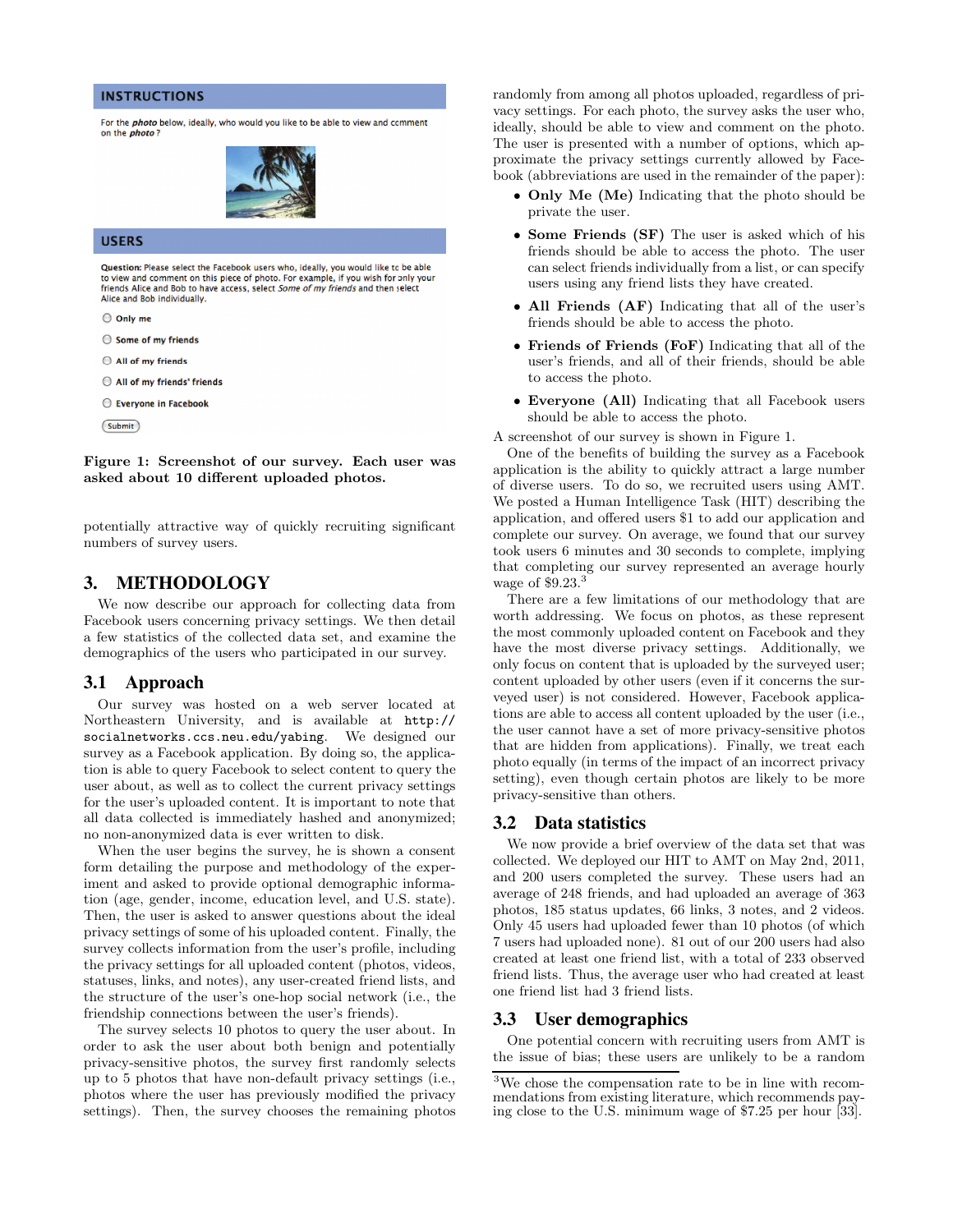| Type   | Count   Me                                          |                       | $\rm{SF}$   | ${\bf AF}$ | ${\bf FoF}$ | $\blacksquare$ Net | All    |
|--------|-----------------------------------------------------|-----------------------|-------------|------------|-------------|--------------------|--------|
| Photo  | 65,182                                              | $\blacksquare$ <0.1\% | $17\%$ 37\% |            | $18\%$ 1.3% |                    | $26\%$ |
| Video  | 428                                                 | $\blacksquare$ 0.5    | 5.6         | 32         |             | - 3.5              | 48     |
| Status | 37,144                                              | $\blacksquare$ 0.1    | 9.7         | 35         | 4.5         | 3.4                | 47     |
| Link   | 13,197                                              | ${<}0.1$              | 5.4         | -36        | 9.2         | 2.0                | 47     |
| Note   | 602                                                 | 0.5                   | 6.3         | 28         | 5.8         | 9.8                | 50     |
| Total  | $116.553$ $\leq 0.1\%$ $13\%$ $36\%$ $13\%$ $2.0\%$ |                       |             |            |             |                    | $36\%$ |

Table 1: Existing privacy settings for all content items. The different content types possess similar privacy setting distributions, and the default (All Facebook users) is selected for the plurality of the items.

sample of the Facebook population. We first note that the issue of bias is fundamental in user studies (e.g., psychology studies often use college students, another biased population), and our survey is no different. Nevertheless, we use the self-reported demographics in order to help to understand the nature and distribution of our user population.

In total, 195 (98%) users answered all demographic questions. We restricted our AMT user population to users only in the United States, and we had users from 40 of the 50 U.S. states. The most popular states were California (11%), Florida (11%), and New York (8.2%). We observed a slight male bias, with 54% of our users self-reporting as male; this differs from the overall U.S. Facebook breakdown of 42% male [17]. The self-reported age ranged between 18 and 60, with the median age being 24; this distribution is in-line with the overall U.S. Facebook population [17]. Finally, the selfreported yearly income level ranged from \$0 to more than \$120,000, with the median being \$10,000–\$20,000. These results demonstrate a wide variety of users, and are consistent with prior studies of AMT users [34].

One additional concern with our recruitment methodology is that our AMT users might be a "close-knit" group of friends, and not a more general sample of the user population. To evaluate whether this is the case, we examine how closely related our users are by examining the number of users who are friends on Facebook, and the number of user pairs with at least one common friend. Out of the 19,900 pairs of users  $\left[\binom{200}{2}\right]$ , 11 (0.05%) were direct friends and 13 (0.07%) were not direct friends but had at least one friend in common. Thus, our user population is not biased towards one small region of the Facebook social network.

# **4. ANALYSIS OF PRIVACY SETTINGS**

In this section, we begin by investigating the distribution of user-selected privacy settings. We then use our user survey to compare the *desired* privacy settings and *actual* privacy settings, quantifying the frequency of discrepancies. Finally, in the following section, we examine the potential for aiding users in managing privacy by automatically grouping related users.

#### **4.1 Existing privacy settings**

We begin our analysis by examining the distribution of existing privacy settings. For each user who completed our survey, we collected the current privacy settings for all of their uploaded content (photos<sup>4</sup>, videos, statuses, links, and



Figure 2: Cumulative distribution of the fraction of each user's content that remains at the default privacy setting, for the five different content types. The distribution differs across the content types; with many users only having changed the settings for a subset of their content.

notes). Table 1 presents an overview of the aggregated privacy settings.<sup>5</sup>

We make two observations. First, out of 116,553 content items, 41,437 (36%) are shared with default privacy settings, meaning they are each visible to over 750 million Facebook users. This fraction is significantly higher than users indicated they desire (20%, discussed below in Table 2), suggesting that the users have not bothered to change the privacy setting from the default. Second, while the various content types show similar distributions, we note that photos have the most privacy-conscious setting: photos have the highest fraction of Some Friends, All Friends, and Friends-of-Friends, and the lowest fraction of Everyone. This suggests that users are more aware of the privacy settings for photos, implying that our survey below (which focuses exclusively on photos) is likely to underestimate the frequency of privacy violations for other types of content (since we observed that other types of content are much more likely to have default settings).

Next, we take a closer look at the per-user settings distribution in order to determine the fraction of users who have changed none, some, or all of their privacy settings from the default. To do so, we calculate the fraction of each user's content that remains at the default setting; Figure 2 presents the cumulative distribution of this fraction across our 200 users. We observe that the fraction of users who have changed either all or none of their privacy settings varies according to content type: for photos, this fraction is 43%, while for notes this fraction is 74% (implying that for photos, for example, 57% of people have some, but not all, of their photos shared with the default privacy setting).

# **4.2 Desired privacy settings**

We now turn to examine the privacy settings that are desired by users, with a focus on comparing the desired settings with the current privacy settings. Recall that to measure the users' desired settings, we survey users concerning up to 10

<sup>4</sup>We do not consider the special album "Profile Pictures", as

the user's profile picture is required to be publicly visible. We also disregard a total of 60 additional photo albums containing 7,540 photos for which the Facebook API returned uninterpretable privacy settings.

 $5$ Note that we also include the legacy Networks (Net) setting, indicating that all users in the same network  $(e.g.,$ university or workplace) should be able to access the photo. This setting can no longer be selected by all users.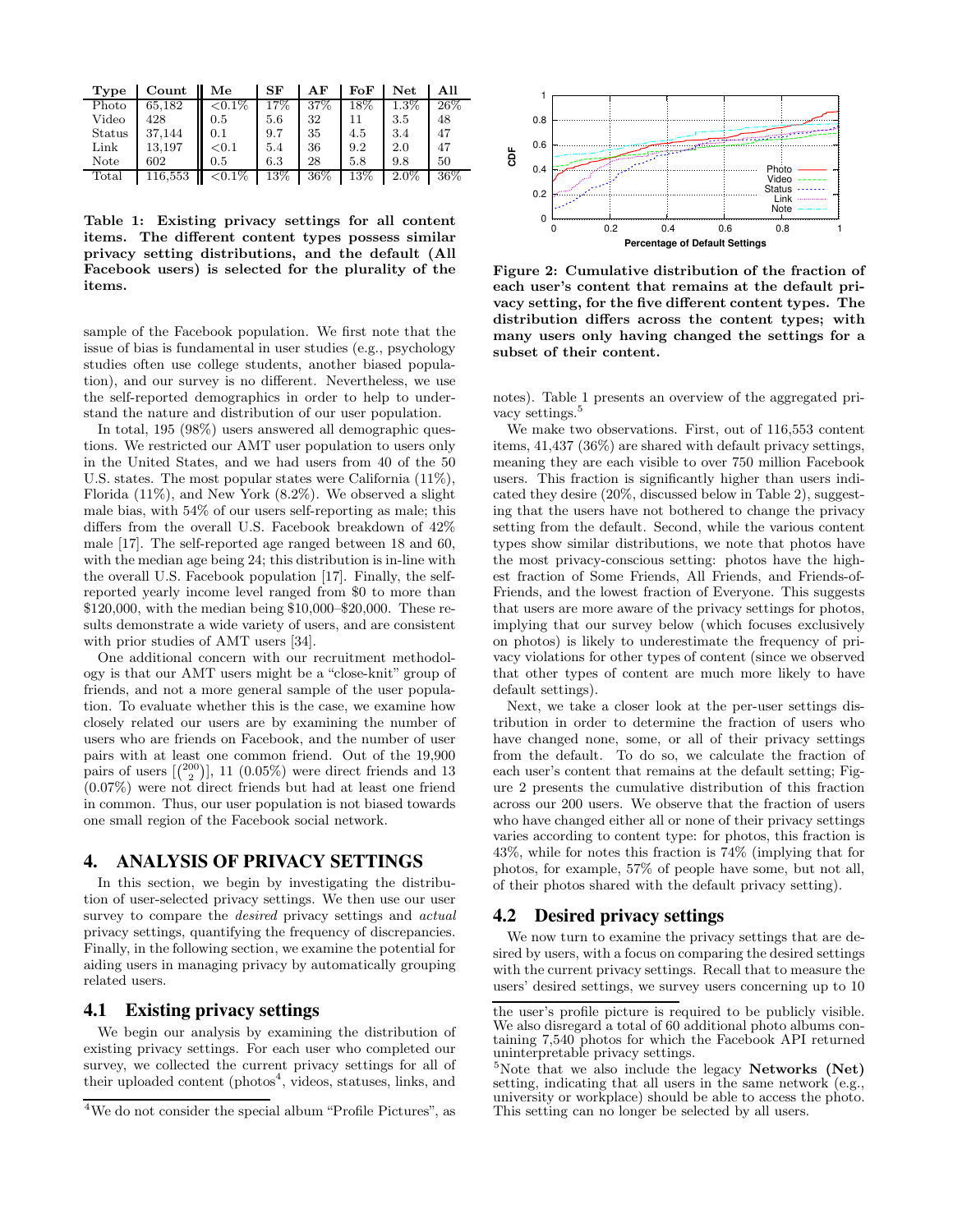| Actual      |     |           |     |     |     |       |
|-------------|-----|-----------|-----|-----|-----|-------|
| setting     | Me  | <b>SF</b> | ΑF  | FoF | All | Total |
| Me          | 3   | 5.        | 2   | 3   | 2   | 15    |
| SF          | 3   | 12        | 28  | 3   |     | 46    |
| AF          | 38  | 2         | 184 | 25  | 42  | 291   |
| ${\bf FoF}$ | 16  | 8         | 80  | 15  | 22  | 141   |
| All         | 46  | 23        | 171 | 56  | 118 | 414   |
| Total       | 106 | 50        | 465 | 102 | 184 |       |

Table 2: Comparison of the actual privacy settings and desired privacy settings for randomly-selected photos. The shaded cells represent instances where two are the same; this only occurs in 332 (37\%,  $\pm$ 3.14%) photos. When the two are different, they are more often shared with more users than desired (443 photos) than fewer users than desired (132 photos).

of their uploaded photos. Of our 200 surveyed users, 193 (97%) had at least one photo (and could therefore answer at least one survey question) and 155 (78%) had at least 10 photos (and could therefore answer all 10 survey questions). Additionally, Facebook also offers users the option of sharing photos with Networks [41]. We disregard this feature because many users are not members of networks and are unable to select this setting; this affects approximately 1.3% of photos. In total, our users answered questions concerning 1,675 photos (907 randomly selected photos and 768 random photos with non-default privacy settings).

It is important to note that while we selected photos independent of the albums to which they are assigned, Facebook's privacy settings are per-photo album rather than perphoto. We now briefly examine how many albums our random photo selection strategy covered. In total, the randomly selected photos came from 578 distinct albums. Our users had a total of 752 albums, meaning that we covered over 76% of all possible albums. Similarly, the non-defaultprivacy-setting photos came from 449 distinct albums out of 586 total non-default-privacy-setting albums, for a similar coverage of over 76% of all possible albums. Thus, our strategy of randomly selecting photos did not bias our survey towards a minority of the albums.

We divide our analysis into two parts, first focusing on a random selection of photos, and then focusing on photos with non-default privacy settings.

## *4.2.1 Randomly-selected photos*

Table 2 presents the results of our survey for the 907 randomly selected photos, counting the number of photos with each combination of desired setting (columns) and actual setting (rows). First, we observe that for only 332 (37\%,  $\pm$  $3.14\%$ <sup>6</sup>) of photos do the actual and desired settings match; indicating that 63% of the time, current privacy settings do not match users' expectations. Second, we observe that if we focus on the 575 photos that have incorrect privacy settings, 443 (77\%,  $\pm$  3.44\%) of them are shared with more users than desired. Third, and most worrisome, 296 (51%,  $\pm$  4.09%) of the 575 photos with incorrect privacy settings are incorrectly shared with all 750 million Facebook users. Taken together, our observations indicate that the problem of privacy management is endemic on Facebook—nearly two

| Actual    |                |    |     |           |     |       |
|-----------|----------------|----|-----|-----------|-----|-------|
| setting   | Me             | SF | ΑF  | $F$ o $F$ | All | Total |
| Me        | $\overline{2}$ |    |     |           |     | 16    |
| SF        | 2              | 12 | 29  |           | 11  | 62    |
| AF        | 40             | 8  | 237 | 40        | 69  | 394   |
| $F$ o $F$ | 39             | 17 | 148 | 45        | 47  | 296   |
| All       |                |    |     |           |     |       |
| Total     | 83             | 43 | 418 | 93        | 131 | 768   |

Table 3: Comparison of the actual privacy settings and desired privacy settings for photos with nondefault privacy settings. The shaded cells represent instances where two are the same; this only occurs in 296  $(39\%, \pm 3.45\%)$  photos. When the two are different, they are shared with more users than desired (254 photos) with approximately the same frequency as fewer users than desired (218 photos).

out of three of photos have incorrect privacy settings, and over half of these are incorrectly shared will all other Facebook users.

#### *4.2.2 Photos with non-default privacy settings*

One cause of the observations in the previous section are poor defaults: since it is known that users do not always adjust default settings, many of the photos could have incorrect settings because users have not bothered to adjust them. In order to shed light on the frequency of default settings causing privacy violations, we turn to examine only those photos which have non-default privacy settings. Since these photos, by definition, have had their privacy settings adjusted, we can see if the adjusted privacy settings better match users' expectations.

Table 3 presents the survey results for the 768 photos with non-default privacy settings. We observe that the fraction of correct privacy settings (296 photos or  $39\%$ ,  $\pm$  3.45%) is approximately the same as the randomly selected photos. This indicates that even photos where the user has explicitly adjusted privacy settings still do not match the users' expectations the majority of the time. However, we also observe that the fraction of incorrect photos that are shared with more users than expected  $(54\%, \pm 4.50\%)$  is much more even, when compared to the same fraction for randomly selected photos  $(77\%, \pm 3.44\%)$ . This suggests that while poor privacy defaults cause photos to be shared with more users than expected, users who are cognizant enough to modify their settings still have significant difficulty ensuring their privacy settings match their expectations.

#### *4.2.3 Summary*

Our analysis reveals that while users are uploading significant amounts of content to Facebook, almost half of the content is shared with the default privacy settings, which expose the content to all Facebook users. Users in our survey reported that this was the desired setting only 20% of the time, suggesting that the default settings are poorly chosen. More worryingly, even for photos for which the privacy settings have been modified by the user, the modified privacy settings match users expectations less than 40% of the time. This strongly suggests that users are having trouble correctly configuring their privacy settings and calls for new tools to manage privacy.

 $^6\mathrm{All}$  reported confidence intervals represent  $95\%$  confidence intervals.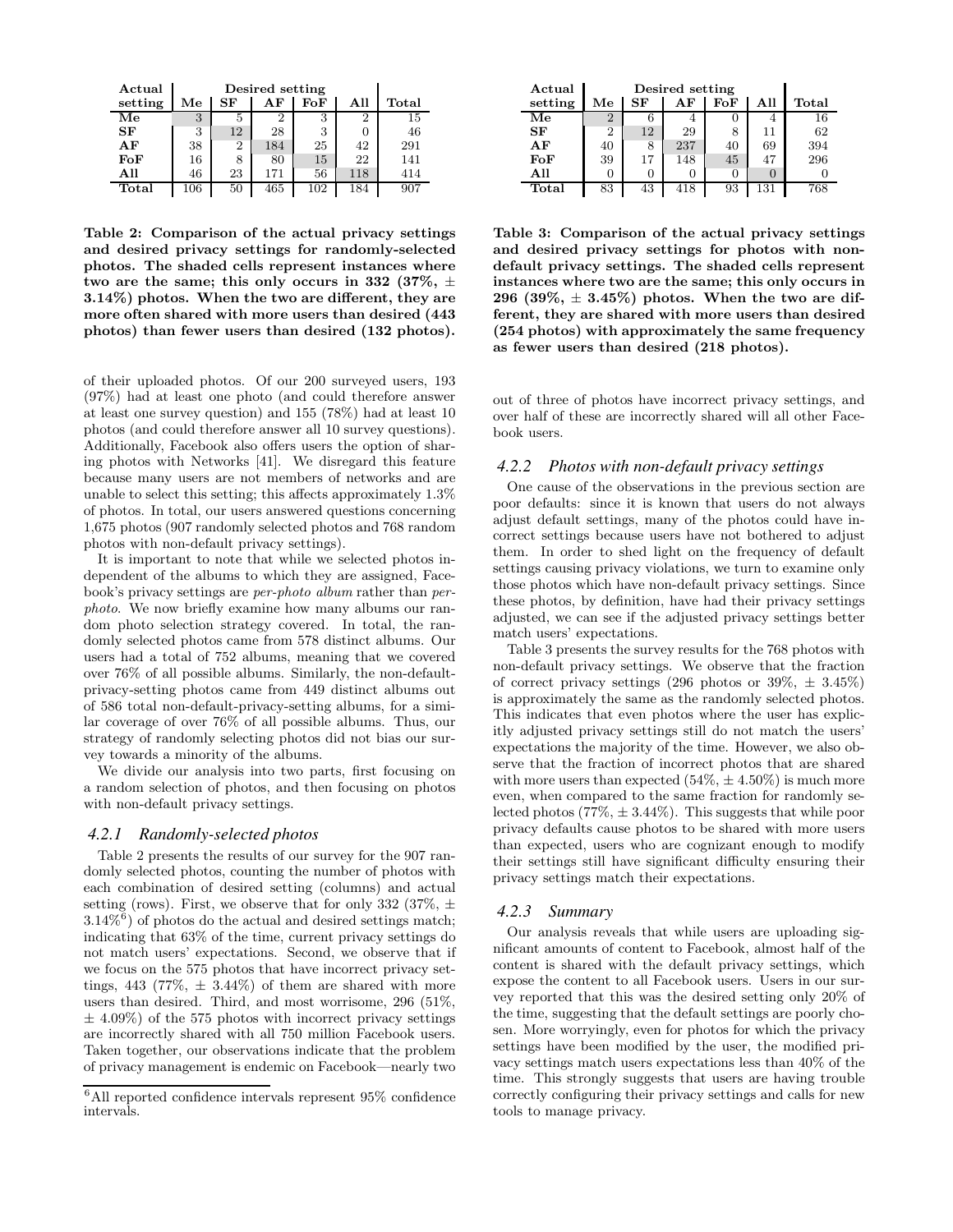

Figure 3: (a) Cumulative distribution of the sizes of observed friend lists and (b) the 8 automatically detected groups of friends from one of the authors' Facebook social network. Nodes represent the author's friends and links exist between pairs of friends who are also friends. Nodes with the same color are automatically grouped together by the community detection algorithm.

# **5. IMPROVING PRIVACY TOOLS**

As our final point of analysis, we examine the potential for assisting users in managing their privacy. Specifically, we focus on friend lists, a mechanism for users to group their friends that is similar to the Circles feature of Google+. We explore whether the friend lists could be automatically populated using community detection algorithms [16,19,35, 36, 38] over the social network.

To do so, we examine the friend lists of our 200 surveyed users using the Facebook API. The cumulative distribution of the sizes of the 233 friend lists we examine is shown in Figure 3(a). More than  $50\%$  of friend lists have more than 10 members, while 20% of the lists have more than 30 members, which indicates the potential difficulties with manually generating and maintaining such large lists of friends.

One potential solution to the challenge of privacy management lies in leveraging the social links between the friends of a user to automatically group them into communities, where each community of friends can be used to create a friend list. We illustrate this in Figure 3(b), where we used a community detection algorithm [16] to automatically group the 144 Facebook friends of one of the authors into 8 friend lists.

For this approach to work effectively, users' friend lists need to correspond to tightly-knit communities in the network graph. To verify the extent to which users in friend lists form closely connected communities, we examine the normalized conductance [31] of the existing friend lists, whose value ranges from -1 to 1, with strongly positive values indicating significant community structure. Prior studies of social network graphs have found that normalized conductance values greater than 0.2 correspond to strong communities, that could be detected fairly accurately by community detection algorithms [31]. We analyzed the conductance values for our 233 friend lists and we found a significant positive bias. Over 48% of the friends lists have values larger than 0.2, suggesting that a large fraction of friend lists could be automatically inferred from the social network.

## **6. CONCLUDING DISCUSSION**

We now briefly discuss a few issues brought up in the preceding analysis.

Automatically updating friend lists The results in Sec-

tion 5 suggest that the social network can be automatically leveraged to aid users in selecting groups of friends to share content with. In ongoing work, we are developing Facebook applications that use the social network to help users generate friend lists conveniently. This is complementary to recent work on privacy "wizards" [18], which uses machine learning algorithms to infer communities. One potential advantage of leveraging the structure of the social network is the potential to easily update the friend lists as the user forms or breaks friendships.

Measuring privacy In general, privacy is a hard thing to measure, especially since it's hard even for users themselves to quantify. For example, photos alone are likely to have wildly varying privacy requirements, depending on who is in the photo, where it was taken, etc. In our survey, we simply treated all privacy violations as being equal, even though this is certainly not true in practice. In future work, we will explore mechanisms for measuring the "importance" of the various privacy violations, potentially by asking the users or using machine learning approaches on content metadata.

Additionally, when measuring the users' ideal privacy settings, we are treating the users' answers as ground truth. This may not always be the absolute ground truth, as the users' answers may vary with time (as social relationships change), or the users' may have not fully thought through the implications of a given setting. However, other user studies [18] are subject to the same limitation.

Reasons for incorrect settings Due to space constraints, we refrain from exploring why the privacy settings were incorrect. However, we note that such a study is non-trivial: just a few of the reasons for privacy violations include poor human–computer interaction mechanisms, the static nature of privacy settings, and the significant amount of work forced on the user to maintain the privacy of their content. We leave a full exploration of these to future work.

## **Acknowledgements**

We thank the anonymous reviewers and our shepherd, David Wetherall, for their helpful comments. This research was supported in part by NSF grants IIS-0964465 and CNS-1054233, and by an Amazon Web Services in Education grant.